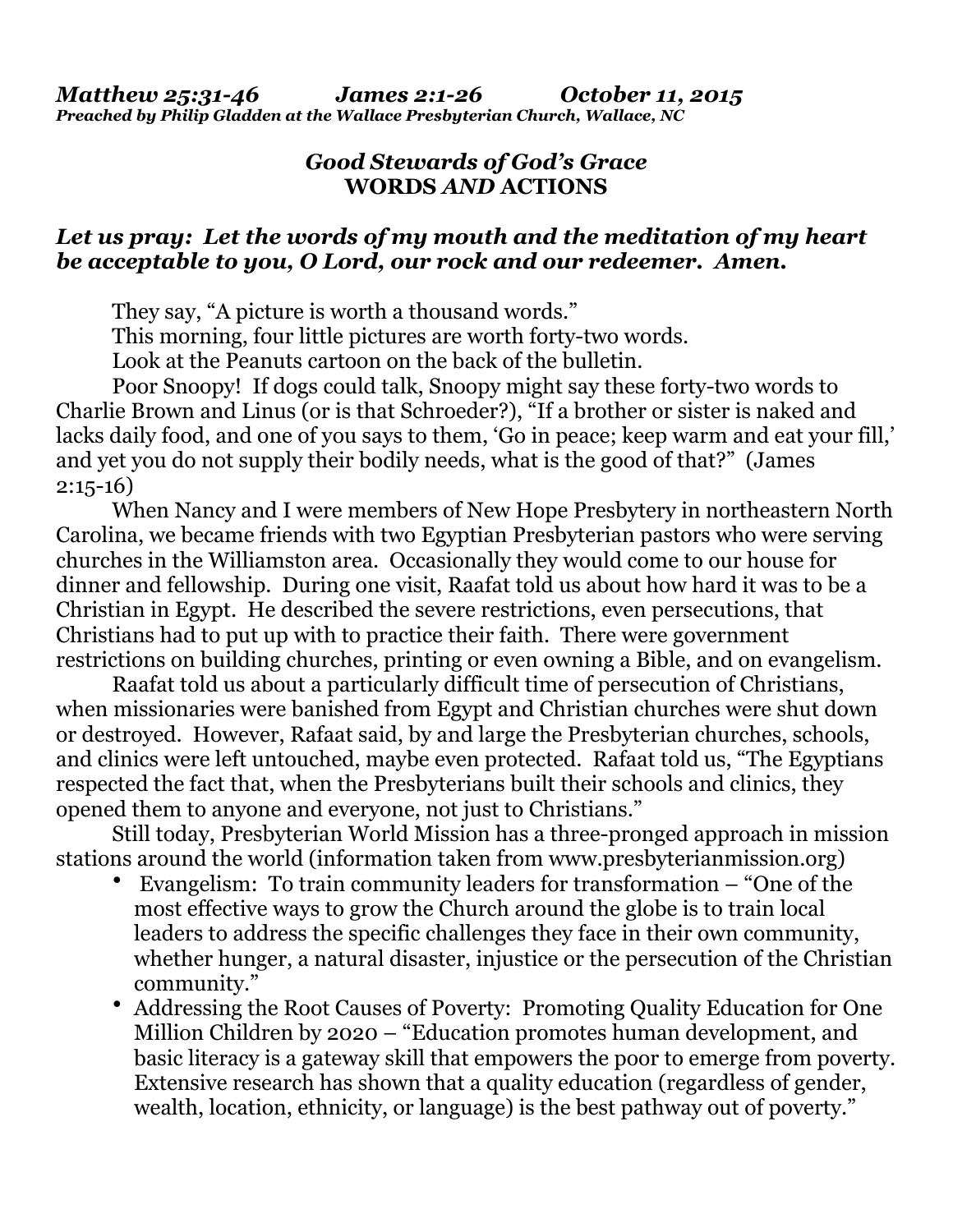• Reconciliation: Speak Up! Stop Sexual Violence -- "Reconciliation is the heart of the Gospel message. We follow Jesus, the great reconciler, when we build ministries of reconciliation in our broken world. At this time, Presbyterian World Mission is working with mission coworkers and global partners to engage Presbyterians in a campaign to stop sexual violence. We believe this to be one of the most pervasive issues across cultures, both in the United States and across the world that we are being called to address."

For more than one hundred years, the Presbyterian Church (U.S.A.) has shared the gospel of Jesus Christ around the world with both words AND actions. Our congregation has a personal investment in Presbyterian world missions. We proclaim that commitment at the top of our weekly bulletin: "We support Presbyterian Church (USA) mission co-workers, Rev. Dustin and Sherri Ellington, in Lusaka, Zambia, Africa." Their work at the Justo Mwale Theological University is a great example of our Presbyterian emphasis on evangelism and training local leaders to help spread the gospel and grow the church. By extension, we share in that work of evangelism and training when we pray for the Ellingtons and the students and when we give the money each year to buy bicycles for the graduates to use when they go out to serve as pastors in the villages.

 Mission is not just on a global scale. In a day and age when it is easy (and even popular) to badmouth the "institutional" church, my wife will bear witness to the inspiring and vital and creative ministries that congregations have going on in their communities. Nancy works with approximately sixty Presbyterian congregations from Beaufort to Shallotte, from Wallace to Wrightsville Beach. She is always telling me how much she enjoys visiting the churches and finding out how creatively and faithfully Presbyterians in southeastern North Carolina are trying to respond to Jesus' command, "Truly I tell you, just as you did it to one of the least of these who are members of my family, you did it to me." (Matthew 25:40)

 Nancy frequently highlights these ministries as she presents programs in churches and for the presbytery. Earlier this year, she shared some of her excitement with us at the Presbyterian Women's Mission and Issues program. One church plants, grows, harvests, and distributes sweet potatoes. Another church makes dolls for children to hug and love when they are going through difficult times. The dolls have a happy face on one side, a sad face on the other side, to help the child express his/her feelings. Another church provides bags of graded reading books for students at the local elementary school. Beach churches collect leftover food from summer tourists on Saturdays, when they are checking out of their rental houses, and distribute the food to food pantries. The list goes on and on . . . Recently, Nancy has included our own Prayer Shawl Ministry in her program.

 Also near the top of our weekly bulletin we have "Minute for Mission." You see it there every week, even when we don't have someone lined up to speak. My hope (and goal) is to have someone from the congregation to share a story each week about the difference our church's mission makes in someone's life. If you would like to share your story, please let me know – even at the last minute! Last week we heard from Dr.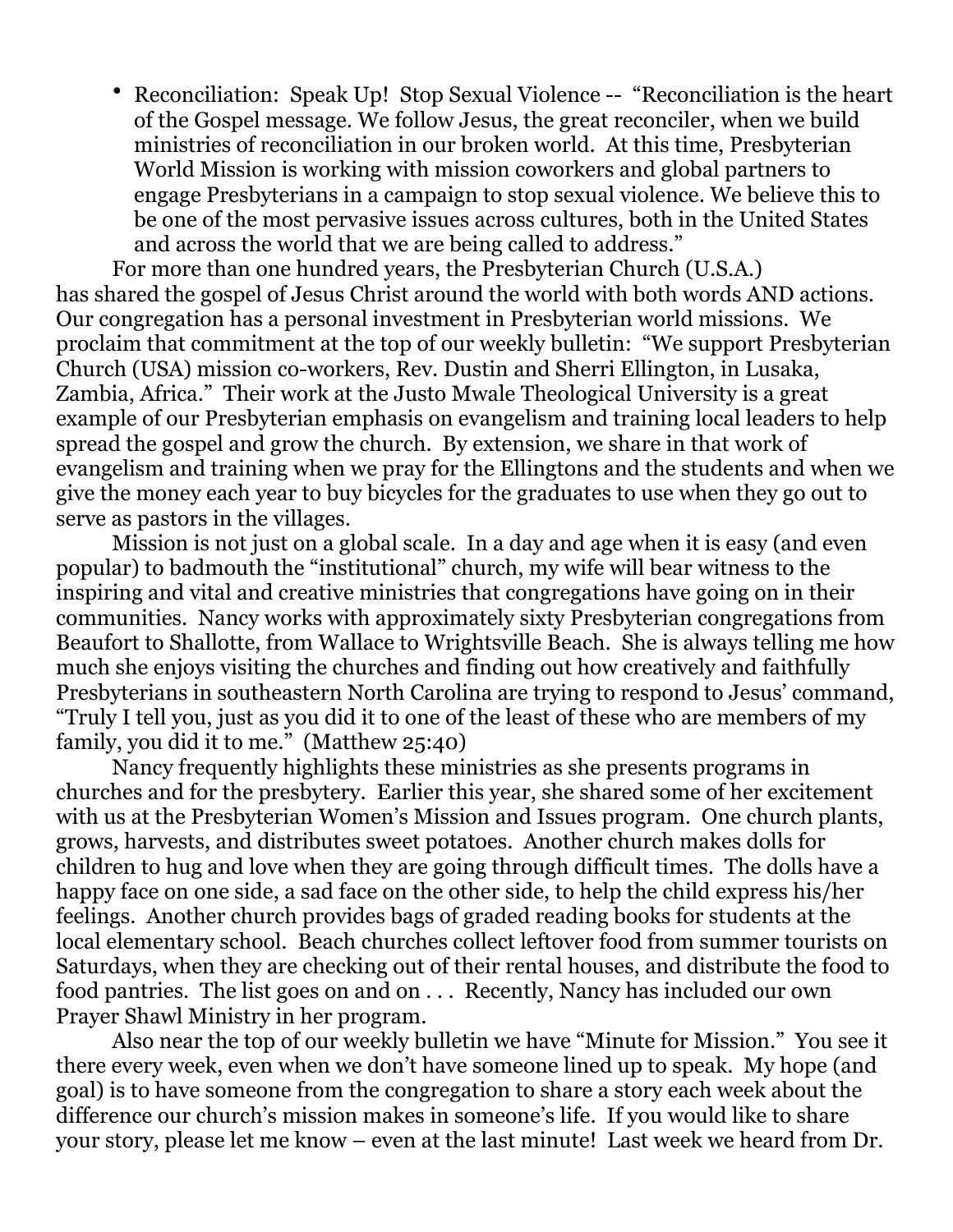J Parker about the difference our Summer Reading Program makes in the lives of first and second graders at Wallace Elementary School. It's safe to say, our Summer Reading Program makes a difference in the lives of the volunteers, also. We were able to celebrate with Harriet's announcement that our reading program has received a \$1000 grant from the Duplin Foundation for Youth Advancement.

 None of this is to say, "Look at us! Look at what a great job we're doing!" None of this is meant to give us a big head. I offer these examples, from our Presbyterian Church (U.S.A.), our sister congregations, and our own church to illustrate what James writes in his letter – "What good is it, my brothers and sisters, if you say you have faith but do not have works? So faith by itself, if it has no works, is dead. For just as the body without the spirit is dead, so faith without works is also dead." (James 2:14, 17, 26)

 As heirs of the Reformation, we Protestants sometimes get a little uncomfortable when we start talking about faith AND works. Don't we believe that we are saved by faith alone? Isn't it God's grace, and grace alone, that brings us salvation? Isn't that what I preached from this pulpit just last Sunday – "Grace As a Gift" – as we came to the Lord's Table for communion? The answers to those questions are, "Yes! Yes! Yes!"

 But it's pretty obvious that what James says about faith and works is true. That's why I included two quotations from the great reformer, Martin Luther, in the margins of our bulletin this morning, next to the Opening Sentences and the Assurance of Pardon. Take a minute to look at what Luther wrote about good works. Luther didn't have much use for the Letter of James – he called it "an epistle of straw" – because Luther emphasized so much that we are saved by God's grace alone. Having said that, it's interesting that his first quotation – the one next to the Opening Sentences – comes from Luther's commentary on Paul's Letter to the Romans, which really is all about God's grace saving us in Jesus Christ.

 Why don't we let Paul himself speak to this? In his Letter to the Ephesians, he writes about faith and works, "For by grace you have been saved through faith, and this is not your own doing; it is the gift of God – not the result of works, so that no one may boast. For we are what he has made us, created in Christ Jesus for good works, which God prepared beforehand to be our way of life." (Ephesians 2:8-10) Another quote that is attributed to Martin Luther, and echoed by many other people, says, "Faith alone saves, but saving faith is never alone."

 Today's sermon is just one of several in September and October under the overarching theme of "Good Stewards of God's Grace." Last week, I preached about God's "Grace As a Gift" and asked, "Now what are you going to do with that gift?" Today's scripture from the Letter of James helps us answer that question: "You do well if you really fulfill the royal law according to the scripture, 'You shall love your neighbor as yourself.'" (James 2:8)

 There's nothing at all wrong with saying to someone, "Go in peace" or "God bless you." If we really believe that our God is a gracious God who loves us and wishes the best for us and everyone he has created, we ought to be eager and quick to share that good news. But if a brother or sister is naked and lacks daily food, it's not enough to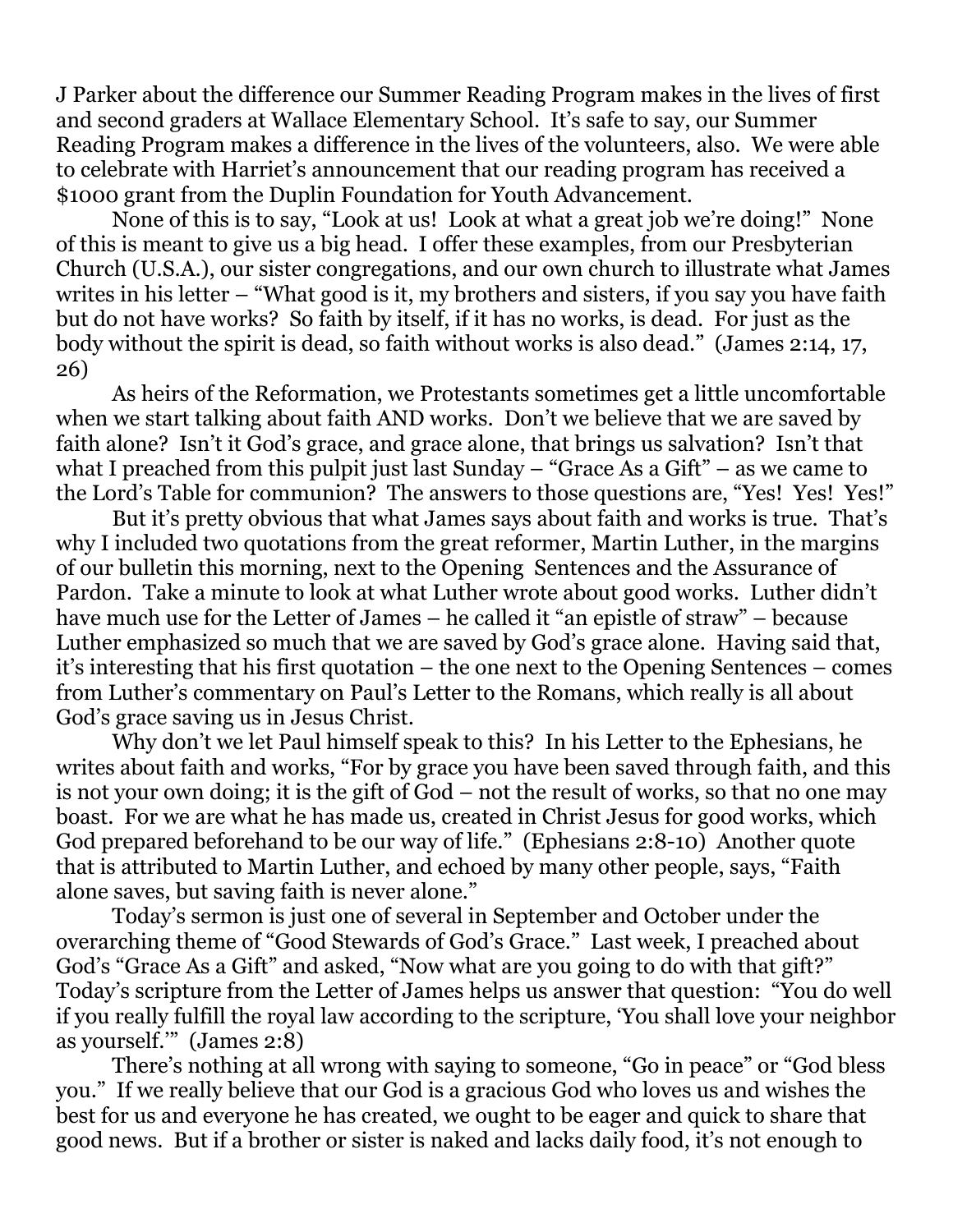say "Go in peace" or "God bless you." It makes a greater difference in that person's life to offer our blessing along with our actions.

 I've shared this story before, but it's worth being reminded. A dozen years ago, when the steering committee was working on organizing what we now know as Duplin Christian Outreach Ministries, we talked about what to name the crisis center. As we researched other crisis ministries, one group told us they had chosen not to identify as a "Christian" organization, even though that is who they are. They thought such an identification might disqualify them from some grants. Our steering committee members respected their decision, but were committed to having the word "Christian" in our ministry's name. I remember one person saying, "That's who we are and, more importantly, that's why we're doing what we're doing!"

 That sums up what James is saying – we do good works *because* we are saved by God's grace through Jesus Christ, not in order *to be saved.* Can people who are not Christians do good works? Of course they can. But that's not James' concern in his letter. He is writing to believers and encouraging them to put their faith into action. As someone has said, "If you're going to claim to be a faithful Christian, there should at least be some evidence there."

 Mark Twain said, "Actions speak louder than words, but not nearly as often." That is what James is warning us against as people who say we believe in Jesus Christ. Although the order is very important – faith then works – the two have to be connected – words AND actions – or else, "just as the body without the spirit is dead, so faith without works is also dead."

 We have plenty of opportunities to let our actions speak just as loudly as our words here in the Wallace Presbyterian Church. We say what we believe and we are called to put those beliefs into action. As we think about being good stewards of God's grace – and good stewards of our time, our spiritual gifts, and our material resources – let us hope and pray and work toward letting our mission determine our giving and our stewardship of what God has given us.

 One night the elders and I were talking about the special offerings we take up on a regular basis during worship. We wondered if we should keep collecting all of them. I'll never forget Bill Saunders saying, in his deep, rich baritone voice, "People don't necessarily have to contribute to every offering. But if we don't give them the opportunity to give, they won't have the chance to be involved in these important ministries." Wise counsel, indeed!

 As "good stewards of God's grace," how does our faith in Jesus Christ shape our lives, not only in what we say, but also in what we do?

 As Paul the apostle says, "And whatever you do, in word or deed, do everything in the name of the Lord Jesus, giving thanks to God the Father through him." (Colossians 3:17)

*Let us pray: Gracious God, you have taught us that all our deeds without love are worthy nothing. Send your Holy Spirit and pour into our hearts that most excellent gift of love. Nourish us with all goodness and bring forth in us the fruit of good works; through Jesus Christ our Lord. Amen.*